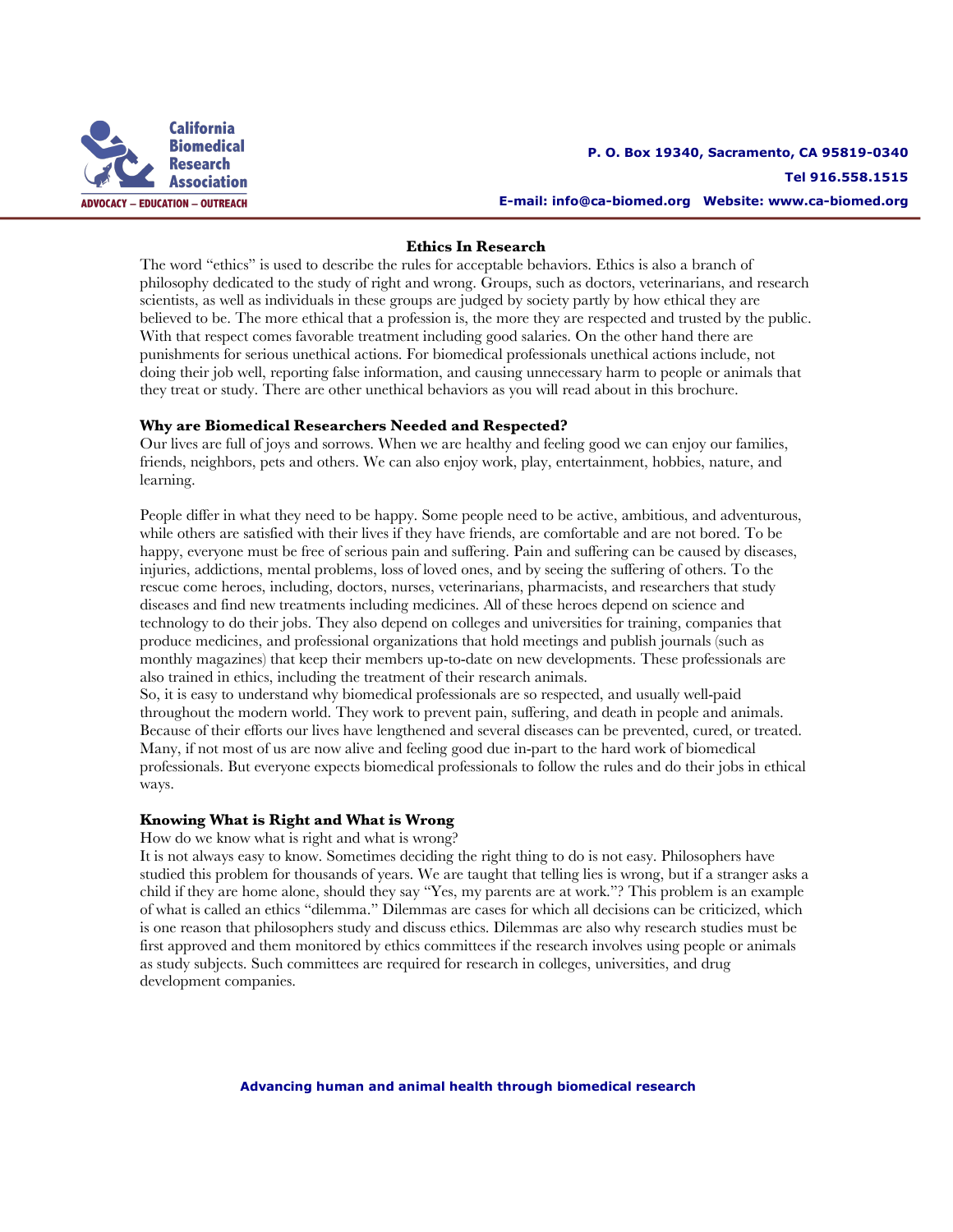There are many ways of evaluating whether a specific action is ethical or unethical to do. Here are just some examples.

- 1. Is it the will of God or other divine authority?
- 2. Does it follow the golden rule, "Do unto others as you would have them do to you."?
- 3. Are the results more helpful than harmful?
- 4. Are the reasons, or motivations, of the action good?
- 5. Has there been an attempt to maximize the benefits and to minimize the harms of the action?
- 6. Does the act or decision follow the codes of conduct that are accepted?
- 7. Are people and animals treated with respect for their value and the fact that they can suffer?
- 8. Is the action needed to benefit society or to advance scientific knowledge?

Philosophers, and medical professionals must consider and weigh all of these factors in defining what is right and wrong in the situations that they face in performing their duties. Otherwise, they will not have the respect and the freedom to perform their jobs. In treating patients, doctors and nurses must do what is best for those that they treat. In studying diseases and treatments, biomedical researchers must make sure that the benefits of their studies outweigh any harms to their living research subjects, be they people or animals.

Researchers must also follow strict ethical principles in doing and publishing their studies. The research must be for the good of science, society, patients, or animals, not just for curiosity or money. Scientific publications cannot have false data or false conclusions. The work must be their own and not stolen from others. They must give credit to other scientists work and, clearly state the limitations of their own work. Also, their publications must be complete enough for other scientists to check and even reproduce the research study. In publications, researchers must explain why, and how their studies were done, as well as who paid for their studies.

# **Codes of Conduct (Codes of Ethics)**

Codes of conduct (or ethics) are established for all biomedical professionals by laws and by professional organizations. Failure of a researcher or other professional to follow their code of conduct is a serious thing. They can lose their jobs, pay fines, and lose their professional titles. And in serious cases, such as violating laws, they may face large fines and even jail sentences. Following an accepted code of conduct is required; it is not optional. Here is a sample code of conduct for biomedical researchers.

### CODE OF CONDUCT

- 1. Performing biomedical research is a duty to society because it can prevent and treat disease and suffering.
- 2. Researchers must have the proper training and experience to perform their duties.
- 3. Researchers must faithfully serve their employers, individuals, animals, and sometimes the environment, as all are valuable.
- 4. Honesty is a requirement in all of one's professional actions.
- 5. Respect for privacy, and even secrecy is required, except in cases where secrecy will clearly risk either the life or health of others.
- 6. The dignity and value of the profession must be protected by not engaging in disrespectful or dishonest behaviors toward others, and by not allowing others in the profession to do so.
- 7. Professionals must limit their professional actions to what they are trained to do. They must not act as authorities on matters beyond their qualifications.

This is a sample code of ethics, or code of conduct for researchers. Other professions, such as doctors, nurses, veterinarians, counselors, teachers, advisors, and administrators have their own codes of conduct to follow.

# **Future Ethics Challenges**

The world of ethics is always changing along with advances in science, medicine, and technology. Acceptable ethical behavior also depends on the circumstances, the time, and the place. For example, in wartime the ethics of military behavior will be quite different than that of doctors, nurses, and researchers.